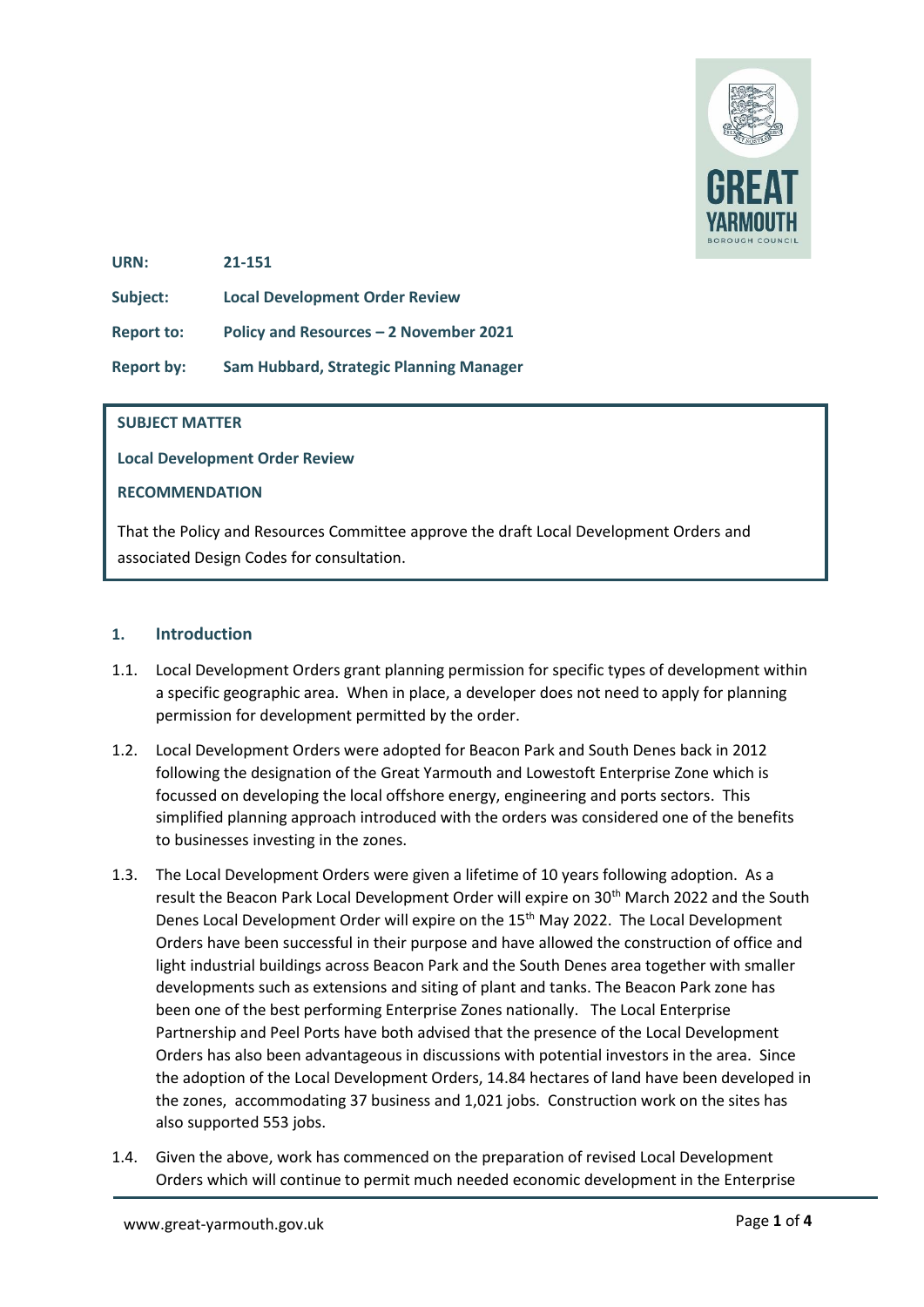Zones of South Denes and Beacon Park. The new orders will last for another 15 years (the remainder of the life of the Enterprise Zone). However, they can be reviewed or revoked at any time during those 15 years if the Council sees fit to do so.

1.5. Consultation drafts of the Local Development Orders are appended to this report. If approved by this committee, consultation with public and stakeholders will take place in November and December with finalisation and adoption of the Orders occurring in January and February.

## **2. Content of the Local Development Orders**

- 2.1. The Local Development Orders are short documents which set out what development is permitted within them. However, they are each accompanied by a Design Code setting out the design requirements which development proposals also must accord with.
- 2.2. The South Denes Local Development Order permits the following uses:
	- Development associated with port and energy industries
	- Electronic communications
	- Security Cameras
	- Fences
	- Temporary uses of land for exhibitions and trade fairs for 56 days in any calendar year
- 2.3. The Beacon Park Local Development Order permits the following uses:
	- Site investigation
	- Office and light industrial development
	- Electronic communications.
- 2.4. All permissions granted by the orders are subject to several conditions which are detailed in the draft orders.
- 2.5. The Design Codes set out specific design parameters which developments being undertaken under the Local Development Order need to adhere to. These include height limits, plot ratios, car parking standards, flood mitigation, set-backs etc. In the most sensitive areas such as those around Nelson's Monument, there are stricter controls as detailed in the codes.
- 2.6. Given the economic objectives for the sites have not changed since 2012 and there haven't been any significant issues arise with the operation of the Local Development Orders, the revised orders on the whole are largely the same as those adopted in 2012. The main changes proposed are:
	- New conditions to limit future changes of use of buildings constructed under the order given the greater range of permitted development rights under the Town and Country Planning (General Permitted Development) Order 2015 and changes to the Town and Country Planning (Uses Classes) Order 1987 since the Orders were first adopted in 2012.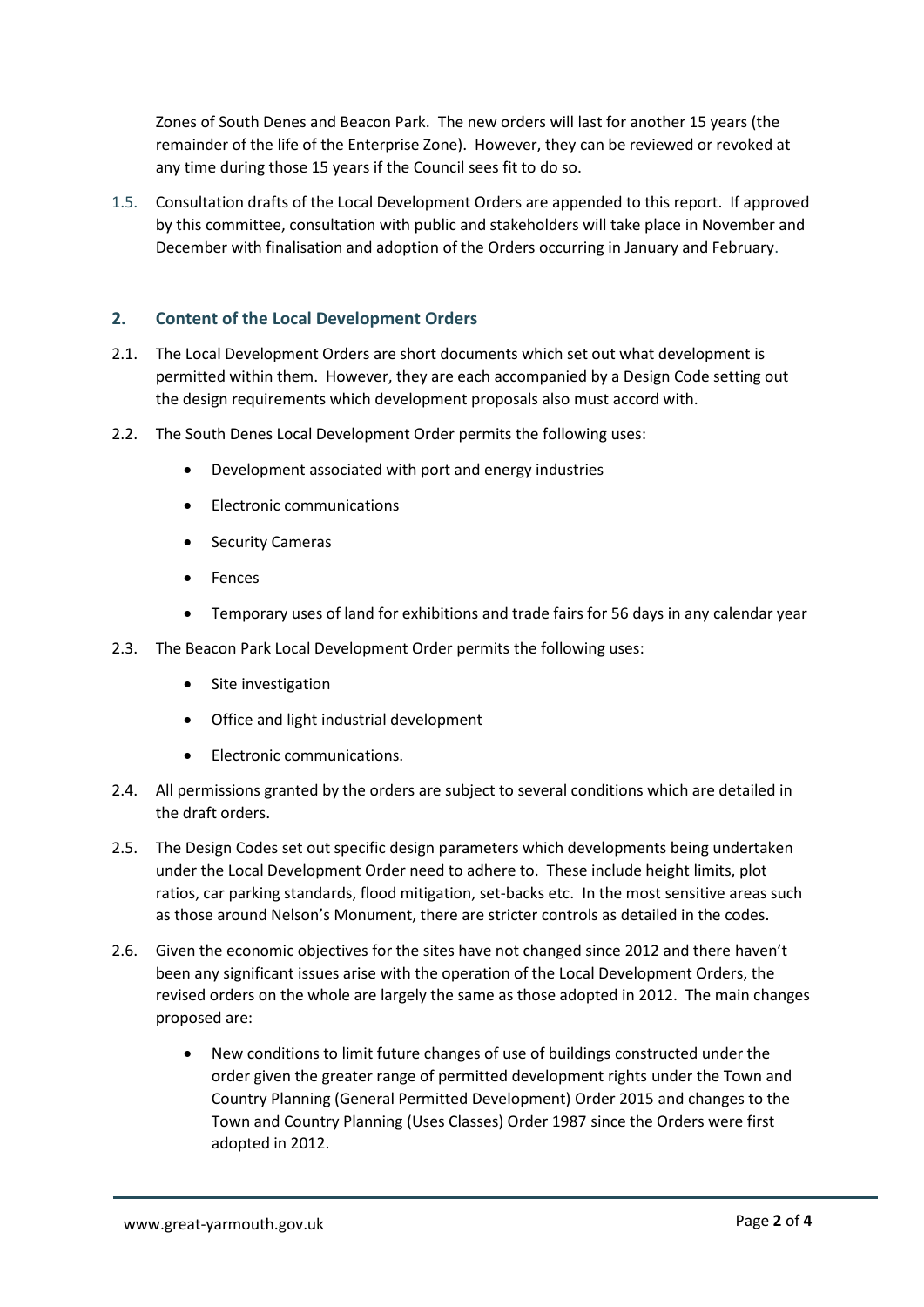- Removal of the class permitting solar panels on buildings. Revisions to the Town and Country Planning (General Permitted Development) Order 2015 now grant permissions for solar panels on buildings removing the need for this class.
- Reduction in the area covered by the South Denes Local Development Order to remove areas which were below mean low water. The local planning authority's control over development only extends to mean low water.
- Increases in height of electronic communication masts by 5m to match those within the latest General Permitted Development Order.
- New condition to clarify that the Local Development Order for South Denes will not permit developments which involve the generation or transmission of energy.
- Change in structure of the Design Codes to reflect the National Model Design Code.
- New requirement to avoid development taking place between Southtown Road and the front elevations of the listed buildings at 244b Southtown Road, Victory House, 245 Southtown Road and 244 Southtown Road in order to protect their setting.
- Updates to flood levels in South Denes Design Code to take into account latest modelling.

# **3. Financial Implications**

- 3.1. There are no financial implications associated with the preparation of the Local Development Orders which will funded from the Strategic Planning budget.
- 3.2. The Local Development Orders remove the need for planning permission which therefore means new developments coming forward within the Local Development Order area will not pay a fee for a planning application. Given that any planning applications which would have come forward in the areas covered by the Local Development Orders would be only a very small proportion of the total planning applications received it is not considered that the financial implications would be significant.

## **4. Legal and Risk Implications**

- 4.1. The Local Development Orders are being prepared in accordance with the Town and County Planning Act 1990 and the Town and Country Planning (Development Management Procedure) Order 2015. An Environmental Assessment screening assessment and Habitat Regulations Assessment has also been undertaken in accordance with the Town and Country Planning (Environmental Impact Assessment) Regulations, 2017 and the Conservation of Habitats and Species Regulations 2017. These are also appended to this report
- 4.2. The Local Development Orders are well established and the revised versions only include limited changes as set out above. Given there have been no significant issues with the Local Development Orders the risks associated with the review are considered low.

## **5. Conclusion**

5.1. The Council's Local Plan Working Party have considered and endorsed the draft Local Development Orders and associated Design Codes appended to this report.